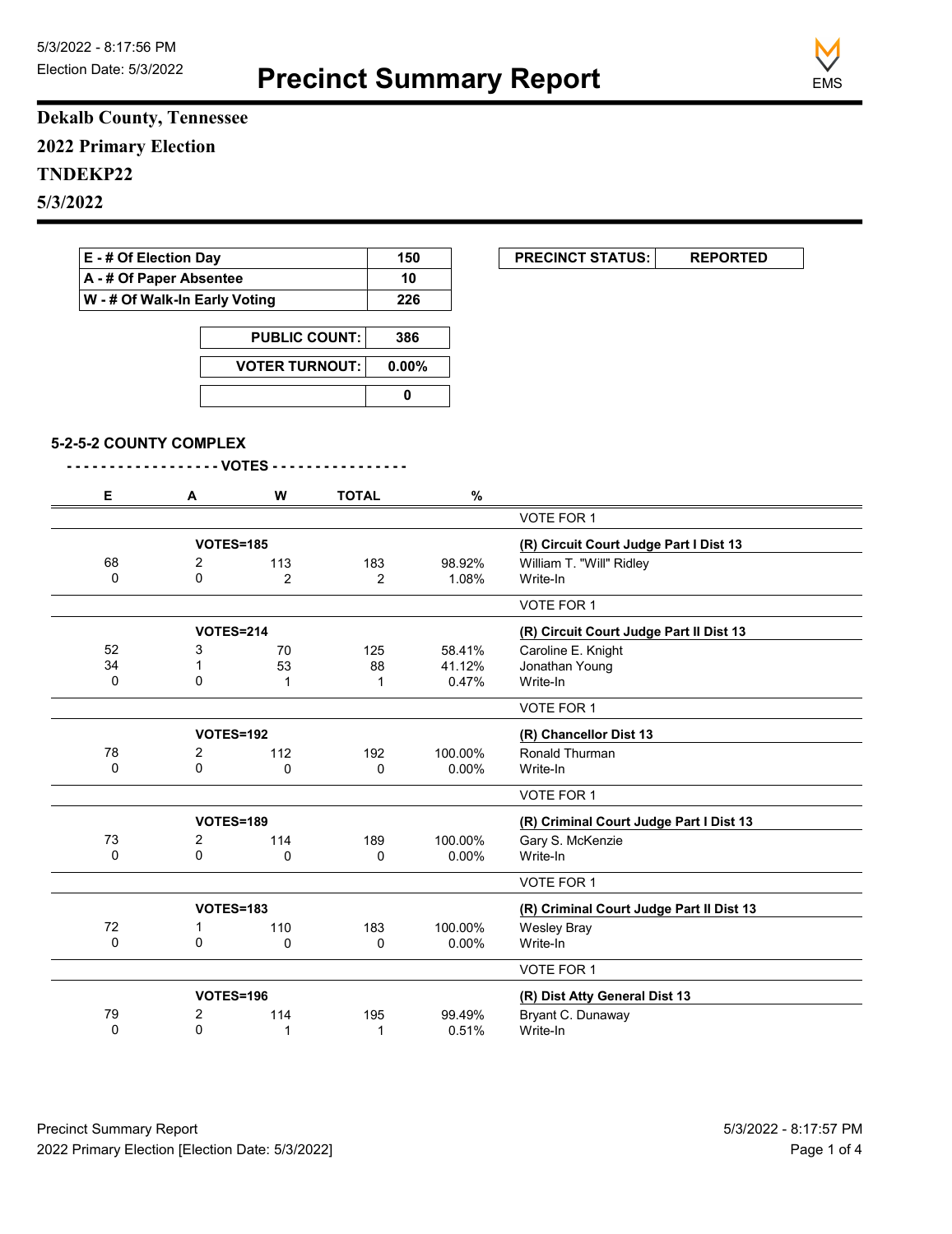| <b>5-2-5-2 COUNTY COMPLEX</b> |  |
|-------------------------------|--|
|-------------------------------|--|

| Е   | Α                | W              | <b>TOTAL</b> | $\%$       |                                  |
|-----|------------------|----------------|--------------|------------|----------------------------------|
|     |                  |                |              |            | VOTE FOR 1                       |
|     | VOTES=182        |                |              |            | (R) Public Defender Dist 13      |
| 68  | 1                | 112            | 181          | 99.45%     | Craig P. Fickling, Jr.           |
| 0   | 0                | 1              | 1            | 0.55%      | Write-In                         |
|     |                  |                |              |            | VOTE FOR 1                       |
|     | <b>VOTES=273</b> |                |              |            | (R) County Mayor                 |
| 49  | 5                | 89             | 143          | 52.38%     | <b>Matt Adcock</b>               |
| 21  | 0                | 20             | 41           | 15.02%     | <b>Bradley Hendrix</b>           |
| 42  | 2                | 44             | 88           | 32.23%     | Anita T. Puckett                 |
| 0   | 0                | 1              | 1            | 0.37%      | Write-In                         |
|     |                  |                |              |            | VOTE FOR 2                       |
|     | <b>VOTES=436</b> |                |              |            | (R) County Commissioner 5th Dist |
| 30  | 3                | 56             | 89           | 20.41%     | Jerry D. Adcock                  |
| 56  | 3                | 75             | 134          | 30.73%     | Larry Green                      |
| 13  | $\overline{c}$   | 21             | 36           | 8.26%      | Joshua Holloway                  |
| 50  | $\overline{2}$   | 60             | 112          | 25.69%     | Glynn Merriman                   |
| 21  | 3                | 41             | 65           | 14.91%     | Steve Merriman Sr.               |
| 0   | 0                | 0              | 0            | 0.00%      | Write-In                         |
| 0   | 0                | 0              | 0            | 0.00%      | Write-In                         |
|     |                  |                |              |            | VOTE FOR 1                       |
|     | <b>VOTES=248</b> |                |              |            | (R) County Trustee               |
| 106 | 4                | 138            | 248          | 100.00%    | Sean D. Driver                   |
| 0   | 0                | 0              | 0            | 0.00%      | Write-In                         |
|     |                  |                |              | VOTE FOR 1 |                                  |
|     | <b>VOTES=282</b> |                |              |            | (R) General Sessions Judge       |
| 43  | 3                | 67             | 113          | 40.07%     | Mingy Kay Ball                   |
| 70  | 4                | 95             | 169          | 59.93%     | <b>Brandon Cox</b>               |
| 0   | 0                | 0              | 0            | 0.00%      | Write-In                         |
|     |                  |                |              |            | <b>VOTE FOR 1</b>                |
|     |                  |                |              |            |                                  |
|     | <b>VOTES=286</b> |                |              |            | (R) Sheriff                      |
| 73  | 4                | 114            | 191          | 66.78%     | Patrick R Ray                    |
| 45  | 2                | 48             | 95           | 33.22%     | Keneth Lee Whitehead             |
| 0   | 0                | $\Omega$       | 0            | 0.00%      | Write-In                         |
|     |                  |                |              |            | VOTE FOR 1                       |
|     | <b>VOTES=235</b> |                |              |            | (R) Circuit Court Clerk          |
| 96  | 3                | 135            | 234          | 99.57%     | Susan Martin                     |
| 0   | 0                | 1              | 1            | 0.43%      | Write-In                         |
|     |                  |                |              |            | VOTE FOR 1                       |
|     | <b>VOTES=269</b> |                |              |            | (R) County Clerk                 |
| 107 | 7                | 155            | 269          | 100.00%    | James L. "Jimmy" Poss            |
| 0   | 0                | 0              | 0            | 0.00%      | Write-In                         |
|     |                  |                |              |            | VOTE FOR 1                       |
|     | <b>VOTES=234</b> |                |              |            | (R) Register of Deeds            |
| 92  | 6                | 134            | 232          | 99.15%     | Daniel A. Seber                  |
| 0   | 0                | $\overline{2}$ | 2            | 0.85%      | Write-In                         |
|     |                  |                |              |            |                                  |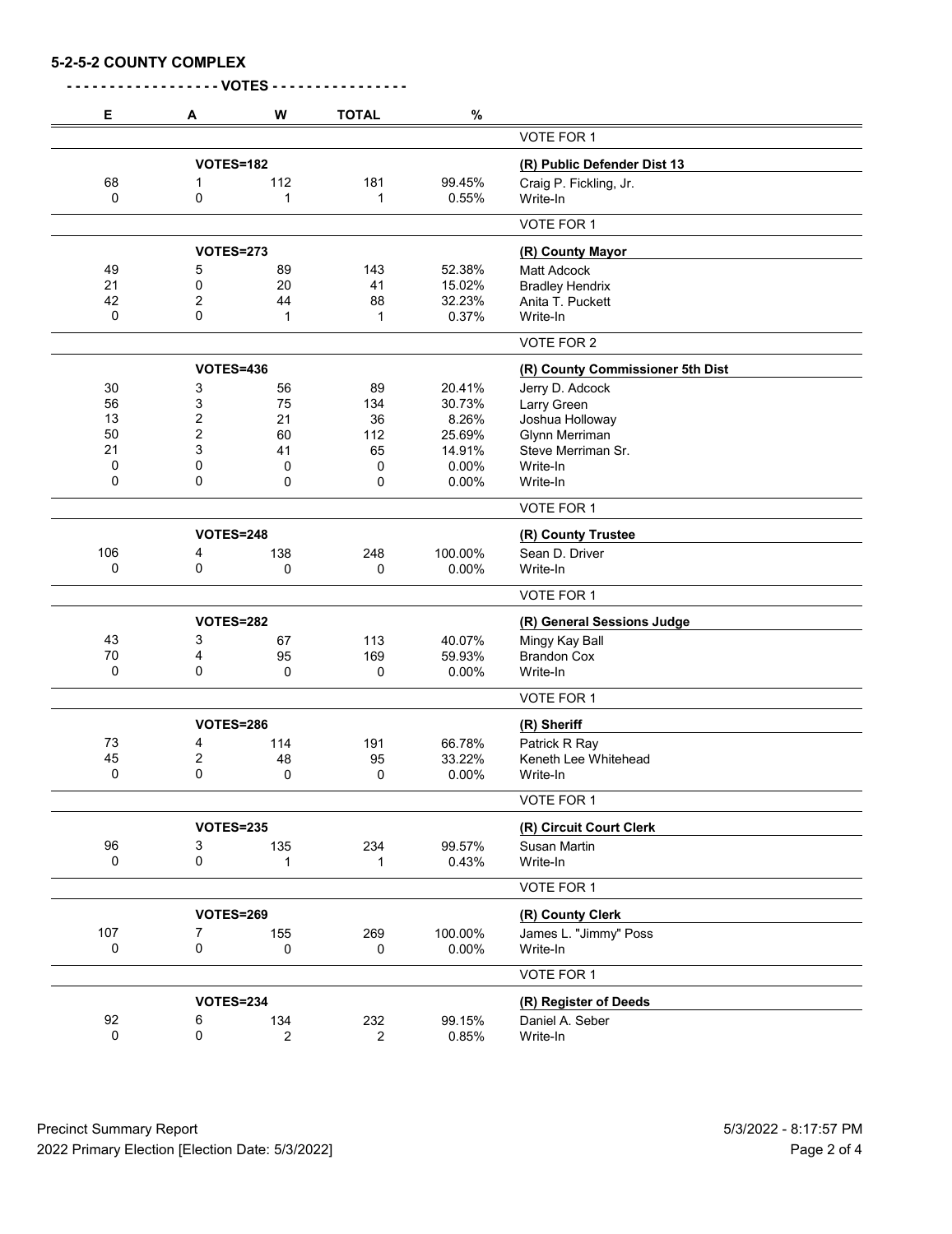## **5-2-5-2 COUNTY COMPLEX**

|           |                       | <b>VOTES -</b> |                   |                  |                                              |
|-----------|-----------------------|----------------|-------------------|------------------|----------------------------------------------|
| Е         | A                     | W              | <b>TOTAL</b>      | $\%$             |                                              |
|           |                       |                |                   |                  | VOTE FOR 1                                   |
|           | <b>VOTES=215</b>      |                |                   |                  | (R) Road Superintendent                      |
| 89        | 2                     | 120            | 211               | 98.14%           | Danny L. Hale                                |
| 2         | 0                     | $\overline{2}$ | 4                 | 1.86%            | Write-In                                     |
|           |                       |                |                   |                  | VOTE FOR 1                                   |
|           | VOTES=1               |                |                   |                  | (D) Circuit Court Judge Part I Dist 13       |
| 0<br>0    | 0<br>0                | 0              | 0                 | 0.00%<br>100.00% | No Candidate Qualified<br>Write-In           |
|           |                       | 1              | 1                 |                  |                                              |
|           |                       |                |                   |                  | VOTE FOR 1                                   |
|           | VOTES=0               |                |                   |                  | (D) Circuit Court Judge Part II Dist 13      |
| 0<br>0    | 0<br>0                | 0              | 0<br>$\mathbf 0$  | 0.00%            | No Candidate Qualified                       |
|           |                       | 0              |                   | 0.00%            | Write-In                                     |
|           |                       |                |                   |                  | VOTE FOR 1                                   |
|           | VOTES=0               |                |                   |                  | (D) Chancellor Dist 13                       |
| 0         | 0                     | 0              | 0                 | 0.00%            | No Candidate Qualified                       |
| 0         | 0                     | 0              | 0                 | 0.00%            | Write-In                                     |
|           |                       |                |                   |                  | VOTE FOR 1                                   |
|           | <b>VOTES=0</b>        |                |                   |                  | (D) Criminal Court Judge Dist 13             |
| 0         | 0                     | 0              | 0                 | 0.00%            | No Candidate Qualified                       |
| 0         | 0                     | 0              | 0                 | 0.00%            | Write-In                                     |
|           |                       |                |                   |                  | VOTE FOR 1                                   |
|           | VOTES=0               |                |                   |                  | (D) Criminal Court Judge Dist 13             |
| 0         | 0                     | 0              | 0                 | 0.00%            | No Candidate Qualified                       |
| 0         | 0                     | 0              | 0                 | 0.00%            | Write-In                                     |
|           |                       |                |                   |                  | VOTE FOR 1                                   |
|           | VOTES=0               |                |                   |                  | (D) Dric Atty General Dist 13                |
| 0<br>0    | 0<br>0                | 0<br>0         | 0<br>0            | 0.00%            | No Candidate Qualified<br>Write-In           |
|           |                       |                |                   | 0.00%            |                                              |
|           |                       |                |                   |                  | <b>VOTE FOR 1</b>                            |
|           | VOTES=0               |                |                   |                  | (D) Public Defender Dist 13                  |
| 0<br>0    | 0<br>0                | 0              | 0<br>0            | 0.00%            | No Candidate Qualified                       |
|           |                       | 0              |                   | 0.00%            | Write-In                                     |
|           |                       |                |                   |                  | VOTE FOR 1                                   |
|           | VOTES=93              |                |                   |                  | (D) County Mayor                             |
| 18        | 1                     | 38             | 57                | 61.29%           | Mike Foster                                  |
| 13<br>0   | $\boldsymbol{2}$<br>0 | 21<br>0        | 36<br>$\mathbf 0$ | 38.71%<br>0.00%  | <b>Tim Stribling</b><br>Write-In             |
|           |                       |                |                   |                  | VOTE FOR 2                                   |
|           |                       |                |                   |                  |                                              |
|           | VOTES=1               |                |                   |                  | (D) County Commissioner 5th Dist             |
| 0<br>0    | 0<br>0                | 0<br>1         | 0<br>1            | 0.00%<br>100.00% | No Candidate Qualified<br>Write-In           |
| 0         | 0                     | 0              | 0                 | 0.00%            | Write-In                                     |
|           |                       |                |                   |                  | VOTE FOR 1                                   |
|           | VOTES=0               |                |                   |                  |                                              |
| $\pmb{0}$ | 0                     |                | 0                 | 0.00%            | (D) County Trustee<br>No Candidate Qualified |
| 0         | 0                     | 0<br>0         | $\mathbf 0$       | $0.00\%$         | Write-In                                     |